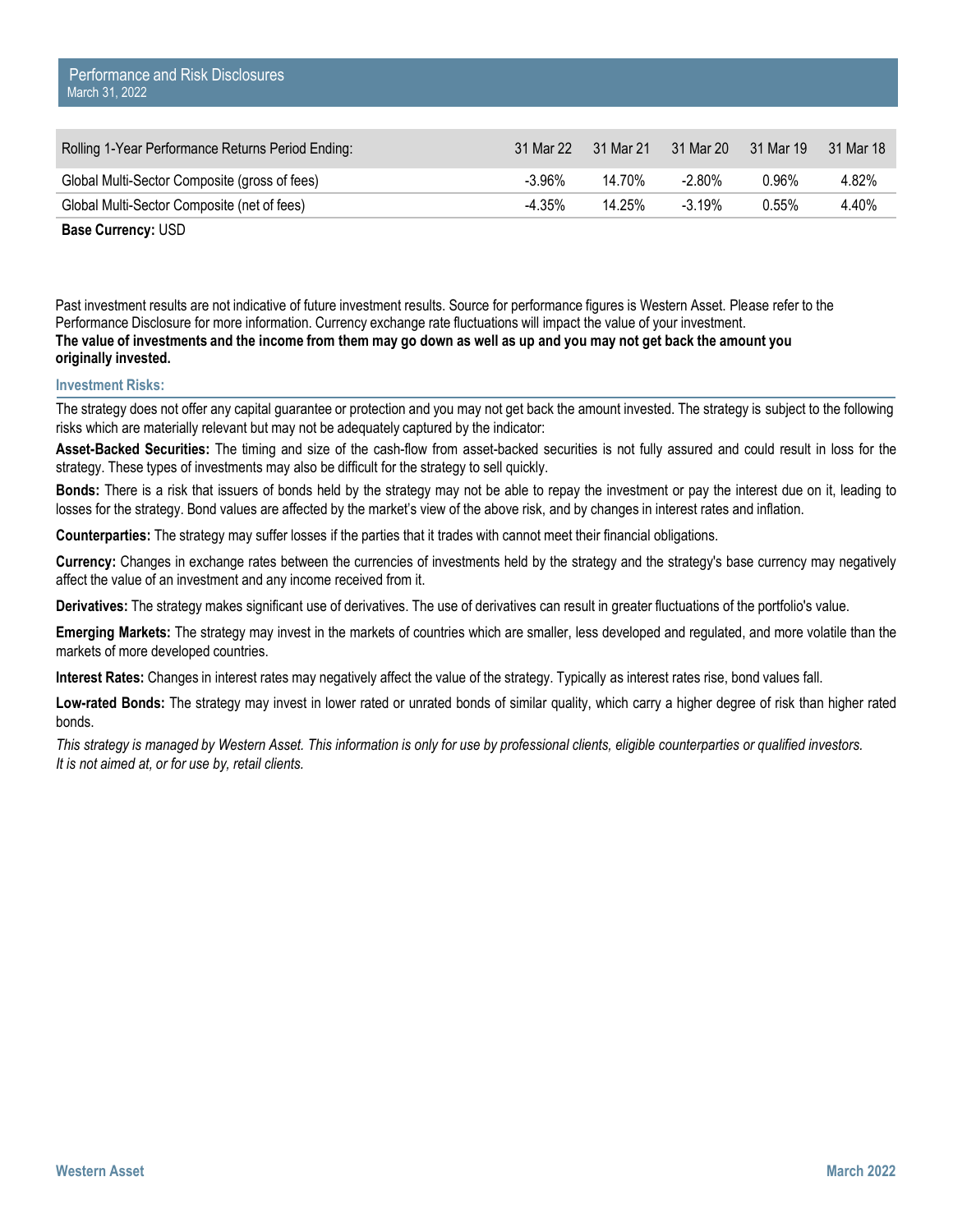# **Global Multi-Sector Composite\***

#### Composite Inception Date: 11/01/1996 | Composite Creation Date: 11/01/1996 Internal Benchmark Total Gross Total Benchmark Net Total Mkt. Value

|      | No. of | Gross Total | Net Total | Benchmark           | <b>Gross Total</b> | <b>Benchmark Total</b> | Internal   | Mkt. Value | Percentage of | Firm Assets |
|------|--------|-------------|-----------|---------------------|--------------------|------------------------|------------|------------|---------------|-------------|
|      | Accts  | Return      | Return    | <b>Total Return</b> | 3-Yr St Dev        | 3-Yr St Dev            | Dispersion | usd Mil    | Firm Assets   | USD Mil     |
| 2012 |        | 11.90%      | 11.46%    | -na-                | 5.86%              | -na-                   | -na-       | 3,117      | 0.67%         | 461.891     |
| 2013 |        | $-1.67%$    | $-2.06%$  | -na-                | 5.62%              | -na-                   | -na-       | 2,707      | 0.60%         | 451.632     |
| 2014 |        | 3.23%       | 2.82%     | -na-                | 4.92%              | -na-                   | -na-       | 2.526      | 0.54%         | 466.036     |
| 2015 |        | $-3.84%$    | $-4.22%$  | -na-                | 5.17%              | -na-                   | -na-       | 1.714      | 0.40%         | 433.747     |
| 2016 | 4      | 12.35%      | 11.90%    | -na-                | 5.39%              | -na-                   | -na-       | 1.524      | 0.36%         | 419.207     |
| 2017 |        | 8.25%       | 7.82%     | -na-                | 4.86%              | -na-                   | -na-       | 1,810      | 0.41%         | 436.309     |
| 2018 |        | $-3.92%$    | $-4.30%$  | -na-                | 4.37%              | -na-                   | -na-       | 1,324      | 0.31%         | 424.136     |
| 2019 |        | 13.03%      | 12.58%    | -na-                | 3.88%              | -na-                   | -na-       | 182.       | 0.26%         | 455.276     |
| 2020 |        | 7.04%       | 6.61%     | -na-                | 7.93%              | -na-                   | -na-       | 1.273      | 0.27%         | 479.810     |
| 2021 |        | $-0.80%$    | $-1.20%$  | -na-                | 7.81%              | -na-                   | -na-       | 980        | 0.20%         | 488.490     |

Description: The Western Asset Global Multi-Sector strategy is an unconstrained strategy that aims to maximize total return and add value through active sector rotation, country and currency allocation, duration and yield-curve positioning, and security selection, while managing overall portfolio risk. The strategy invests in a diversified portfolio using all global markets and currencies, primarily high-yield corporate securities, investment-grade corporates, mortgage- and asset-backed securities, emerging market securities and developed market government bonds.

**Benchmark Description**: The Composite is not measured against a benchmark as accounts that may comprise the Composite are measured on an absolute return basis. There is no benchmark available that appropriately reflects the guidelines of all accounts within the Composite.

**Base Currency:** USD | **Composite Minimum:** No minimum asset size requirement as of 1/1/2021 (previously \$25 million).

**Current Fee Schedule:** The investment management fee schedule for the separate account is .40 of 1% on the first \$100 million, .20 of 1% on amounts over \$100 million. The investment management fee schedule for the Western Asset Global Multi Sector, LLC, which is a member of the composite, is .40 of 1%. The total expense ratio as of December 31, 2020 for the Western Asset Global Multi Sector, LLC was .51 of 1%.

*Effective 1 January 2021, the Global Multi-Sector Composite has been redefined to broaden the inclusion of accounts by removing quality constrains. Previously referenced as Global \* Multi-Sector (USD Unhedged) Composite.*

### Western Asset claims compliance with the Global Investment Performance Standards (GIPS®) and has prepared and presented this report in compliance with the GIPS **standards. Western Asset has been independently verified for the periods from January 1, 1993 to December 31, 2020.**

A firm that claims compliance with the GIPS standards must establish policies and procedures for complying with all the applicable requirements of the GIPS standards. Verification provides assurance on whether the firm's policies and procedures related to composite and pooled fund maintenance, as well as the calculation, presentation, and distribution of performance, have been designed in compliance with the GIPS standards and have been implemented on a firm-wide basis. The Global Multi-Sector Composite\* has been examined for the period from November 1, 1996 to December 31, 2020. The verification and performance examination reports are available upon request.

For GIPS® purposes, the Firm is defined as Western Asset, a primarily fixed-income investment manager comprised of Western Asset Management Company, LLC; Western Asset Management Company Distribuidora de Títulos e Valores Mobiliários Limitada is authorized and regulated by Comissão de Valores Mobiliários and Brazilian Central Bank; Western Asset Management Company Pty Ltd ABN 41 117 767 923 is the holder of the Australian Financial Services Licence 303160; Western Asset Management Company Pte. Ltd. Co. Reg. No. 200007692R is a holder of a Capital Markets Services Licence for fund management and regulated by the Monetary Authority of Singapore; Western Asset Management Company Ltd, a registered Financial Instruments Business Operator and regulated by the Financial Services Agency of Japan; and Western Asset Management Company Limited is authorised and regulated by the Financial Conduct Authority ("FCA") (FRN 145930), with offices in Pasadena, New York, London, Singapore, Tokyo, Melbourne, São Paulo, Hong Kong, and Zürich. Each Western Asset company is a wholly owned subsidiary of Franklin Resources, Inc. but operates autonomously, and Western Asset, as a Firm, is held out to the public as a separate entity. Western Asset Management Company was founded in 1971. Specialist Investment Manager of Franklin Resources, Inc. since July 31, 2020. This communication is intended for distribution to Professional Clients only if deemed to be a financial promotion in the UK as defined by the FCA. This communication may also be intended for certain EEA countries where Western Asset has been granted permission to do so. For the current list of the approved EEA countries please contact Western Asset at +44 (0)20 7422 3000.

Gross-of-fees returns are presented before management fees, but after all trading expenses. Net-of-fees results are calculated using a model approach whereby the current highest tier of the appropriate strategy's fee schedule is used. Effective January 1, 2020, for annual periods where the actual account weighted fees are higher than the composite model fee, the actual account weighted fees will be used for the net-of-fee composite return calculations. Net-of-fee composite return calculations using actual account weighted fees may include fund returns that incur higher fees than those applied to separately managed accounts. The portfolios in the Composite are all actual, fee-paying and performance fee-paying, fully discretionary accounts managed by the Firm for at least one full month. Investment results shown are for taxable and tax-exempt accounts and include the reinvestment of all earnings. Any possible tax liabilities incurred by the taxable accounts have not been reflected in the net performance. Policies for valuing investments, calculating performance, and preparing GIPS Reports are available upon request.

Composite returns are measured against a benchmark, when applicable. The benchmark is unmanaged and provided to represent the investment environment in existence during the time periods shown. For comparison purposes, its performance has been linked in the same manner as the Composite. The benchmark presented was obtained from third party sources deemed reliable but not guaranteed for accuracy or completeness. Benchmark returns and benchmark three-year annualized ex-post standard deviation are not covered by the report of independent verifiers.

Internal dispersion is calculated using the asset-weighted standard deviation of annual gross returns of those portfolios that were included in the Composite for the entire year. Periods with five or fewer accounts are not statistically representative and are not presented. The three-year annualized ex-post standard deviation measures the variability of the composite and the benchmark returns over the preceding 36-month period.

Past investment results are not indicative of future investment results. Information contained herein is believed to be accurate, but cannot be guaranteed. Employees and/or clients of Western Asset may have a position in the securities mentioned.

Western Asset's list of composite descriptions, limited distribution pooled fund descriptions, and broad distribution pooled funds are available upon request. Please contact Derek Fan at 626-844-9465 or [derek.fan@westernasset.com](mailto:derek.fan@westernasset.com). All returns for strategies with inception prior to January 1, 2012 are available upon request.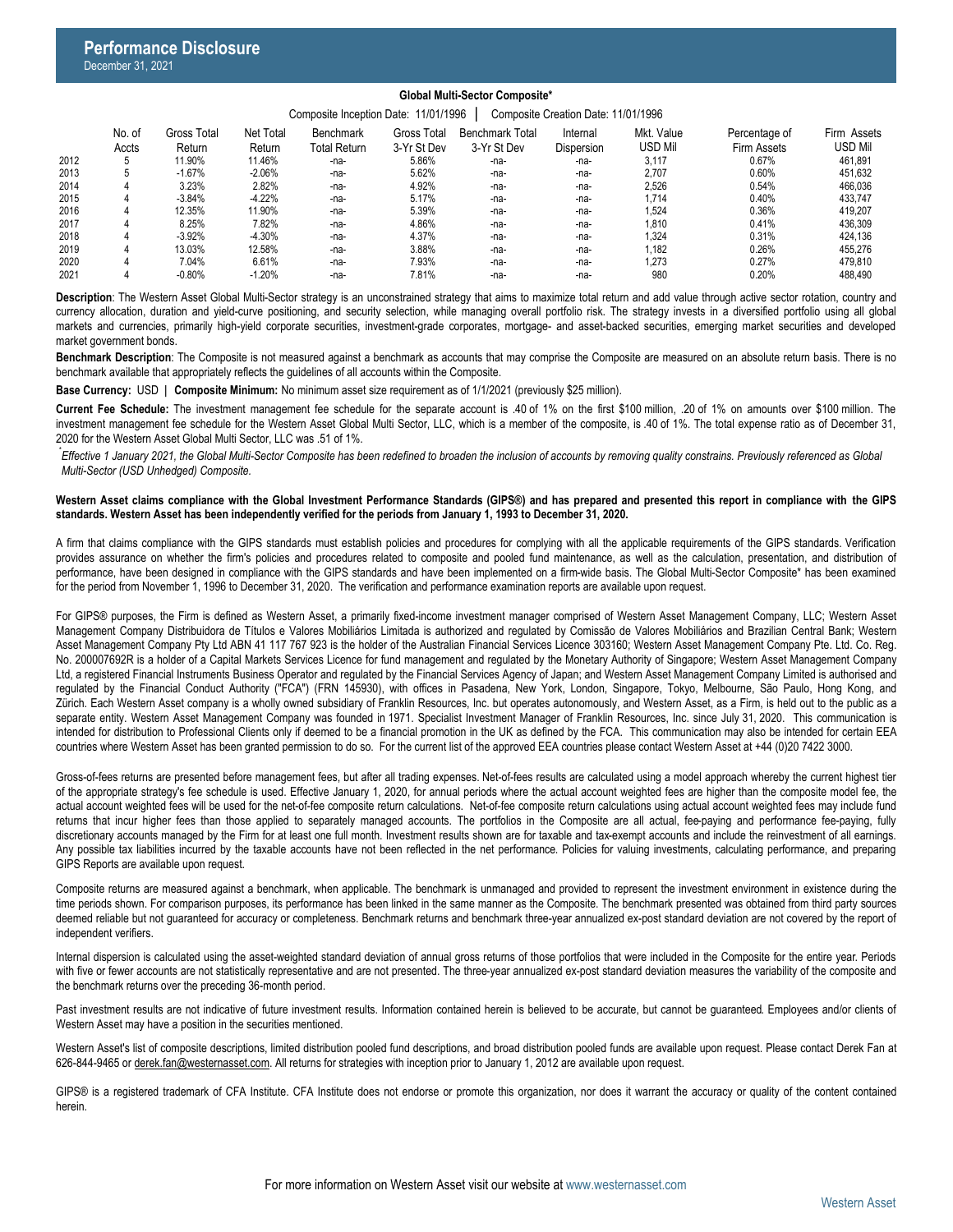| Rolling 1-Year Performance Returns Period Ending:    | 31 Mar 22 | 31 Mar 21 | 31 Mar 20 | 31 Mar 19 | 31 Mar 18 |
|------------------------------------------------------|-----------|-----------|-----------|-----------|-----------|
| Total Return Unconstrained Composite (gross of fees) | $-5.91\%$ | 13.55%    | -2.58%    | l 28%     | 6.17%     |
| Total Return Unconstrained Composite (net of fees)   | $-6.48\%$ | 12.88%    | $-3.16\%$ | 0.67%     | 5.54%     |

Past investment results are not indicative of future investment results. Source for performance figures is Western Asset. Please refer to the Performance Disclosure for more information. Currency exchange rate fluctuations will impact the value of your investment. **The value of investments and the income from them may go down as well as up and you may not get back the amount you originally invested.** 

## **Investment Risks:**

The strategy does not offer any capital guarantee or protection and you may not get back the amount invested. The strategy is subject to the following risks which are materially relevant but may not be adequately captured by the indicator:

**Asset-Backed Securities:** The timing and size of the cash-flow from asset-backed securities is not fully assured and could result in loss for the strategy. These types of investments may also be difficult for the strategy to sell quickly.

**Bonds:** There is a risk that issuers of bonds held by the strategy may not be able to repay the investment or pay the interest due on it, leading to losses for the strategy. Bond values are affected by the market's view of the above risk, and by changes in interest rates and inflation.

**Concentrated:** The strategy's investment approach may result in the strategy being focused in one, or a small number of, countries, sectors or asset classes compared to other investment strategies. This means that the strategy may be more sensitive to economic, market, political or regulatory events than other strategies that invests across a broader range of countries, sectors and asset classes.

**Counterparties:** The strategy may suffer losses if the parties that it trades with cannot meet their financial obligations.

**Currency:** Changes in exchange rates between the currencies of investments held by the strategy and the strategy's base currency may negatively affect the value of an investment and any income received from it.

**Derivatives:** The strategy makes significant use of derivatives. The use of derivatives can result in greater fluctuations of the portfolio's value.

**Emerging Markets:** The strategy may invest in the markets of countries which are smaller, less developed and regulated, and more volatile than the markets of more developed countries.

**Interest Rates:** Changes in interest rates may negatively affect the value of the strategy. Typically as interest rates rise, bond values fall.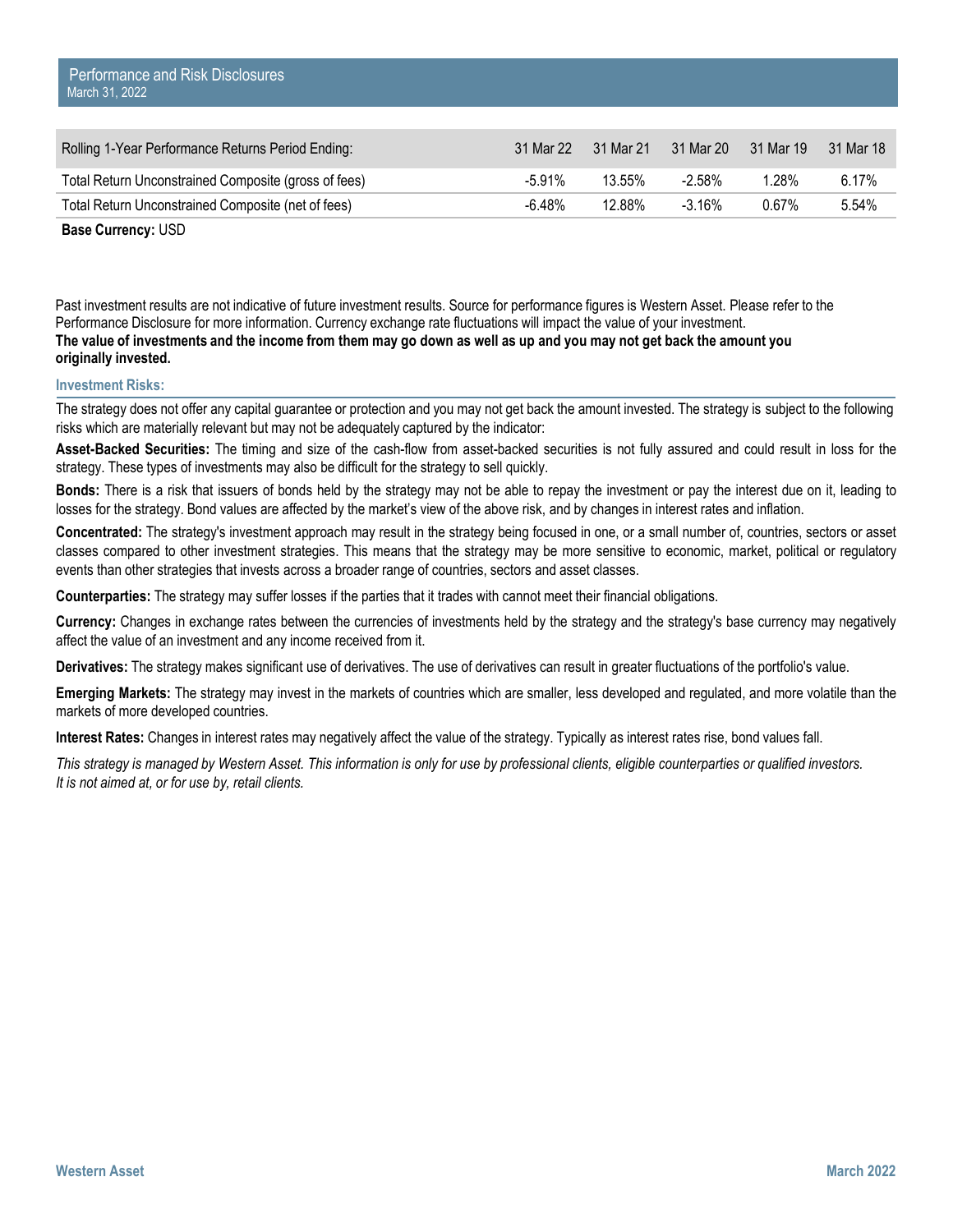## **Total Return Unconstrained Composite**

#### Composite Inception Date: 07/01/2004 | Composite Creation Date: 10/01/2004

|      | No. of<br>Accts | <b>Gross Total</b><br>Return | Net Total<br>Return | Benchmark<br><b>Total Return</b> | Gross Total<br>3-Yr St Dev | Benchmark Total<br>3-Yr St Dev | Internal<br><b>Dispersion</b> | Mkt. Value<br>USD Mil | Percentage of<br>Firm Assets | Firm Assets<br>usd Mil |
|------|-----------------|------------------------------|---------------------|----------------------------------|----------------------------|--------------------------------|-------------------------------|-----------------------|------------------------------|------------------------|
| 2012 |                 | 9.91%                        | 9.26%               | -na-                             | 2.99%                      | -na-                           | -na-                          | 4.113                 | 0.89%                        | 461.891                |
| 2013 |                 | 2.20%                        | 1.59%               | -na-                             | 2.63%                      | -na-                           | -na-                          | 4.968                 | .10%                         | 451.632                |
| 2014 |                 | 3.46%                        | 2.84%               | -na-                             | 2.07%                      | -na-                           | -na-                          | 5.709                 | 1.23%                        | 466.036                |
| 2015 |                 | 0.37%                        | $-0.23%$            | -na-                             | 2.02%                      | -na-                           | -na-                          | 5.504                 | 1.27%                        | 433.747                |
| 2016 |                 | 5.54%                        | 4.91%               | -na-                             | 3.21%                      | -na-                           | -na-                          | 4.709                 | .12%                         | 419.207                |
| 2017 |                 | 9.09%                        | 8.45%               | -na-                             | 3.23%                      | -na-                           | $0.80\%$                      | 5.367                 | 1.23%                        | 436.309                |
| 2018 |                 | $-2.07%$                     | $-2.66%$            | -na-                             | 3.73%                      | -na-                           | $0.54\%$                      | 4.934                 | .16%                         | 424.136                |
| 2019 |                 | 9.57%                        | 8.92%               | -na-                             | 3.15%                      | -na-                           | $0.28\%$                      | 5.367                 | .18%                         | 455.276                |
| 2020 | 6               | 5.83%                        | 5.20%               | -na-                             | 6.47%                      | $-na-$                         | 0.85%                         | 5.434                 | .13%                         | 479.810                |
| 2021 |                 | $-0.49%$                     | $-1.09%$            | -na-                             | 6.18%                      | -na-                           | 0.52%                         | 5.547                 | .14%                         | 488.490                |
|      |                 |                              |                     |                                  |                            |                                |                               |                       |                              |                        |

**Description**: The Western Asset Total Return Unconstrained strategy is a US-centric and credit-focused unconstrained broad market strategy that aims to maximize total return and add value through duration and curve positioning, sector, country and currency allocation, and security selection, while managing overall portfolio risk. The strategy invests in a diversified portfolio using all major fixed-income sectors with a bias toward non-Treasuries. The strategy allows for opportunistic investments in high-yield, emerging markets and non-dollar **securities** 

**Benchmark Description**: The Composite is not measured against a benchmark as accounts that may comprise the Composite are measured on an absolute return basis. There is no benchmark available that appropriately reflects the guidelines of all accounts within the Composite.

**Base Currency:** USD | **Composite Minimum:** No minimum asset size requirement

**Current Fee Schedule:** The investment management fee schedule for the separate account is .60 of 1% on the first \$100 million, .40 of 1% on amounts over \$100 million. The investment management fee schedule for the Western Asset Total Return Unconstrained (TRU) Bond Master Fund, Ltd, which is a member of the composite, is .60 of 1%. The total expense ratio as of December 31, 2020 for the Western Asset Total Return Unconstrained (TRU) Bond Master Fund, Ltd was .66 of 1%.

#### Western Asset claims compliance with the Global Investment Performance Standards (GIPS®) and has prepared and presented this report in compliance with the GIPS **standards. Western Asset has been independently verified for the periods from January 1, 1993 to December 31, 2020.**

A firm that claims compliance with the GIPS standards must establish policies and procedures for complying with all the applicable requirements of the GIPS standards. Verification provides assurance on whether the firm's policies and procedures related to composite and pooled fund maintenance, as well as the calculation, presentation, and distribution of performance, have been designed in compliance with the GIPS standards and have been implemented on a firm-wide basis. The Total Return Unconstrained Composite has been examined for the period from July 1, 2004 to December 31, 2020. The verification and performance examination reports are available upon request.

For GIPS® purposes, the Firm is defined as Western Asset, a primarily fixed-income investment manager comprised of Western Asset Management Company, LLC; Western Asset Management Company Distribuidora de Títulos e Valores Mobiliários Limitada is authorized and regulated by Comissão de Valores Mobiliários and Brazilian Central Bank; Western Asset Management Company Pty Ltd ABN 41 117 767 923 is the holder of the Australian Financial Services Licence 303160; Western Asset Management Company Pte. Ltd. Co. Reg. No. 200007692R is a holder of a Capital Markets Services Licence for fund management and regulated by the Monetary Authority of Singapore; Western Asset Management Company Ltd, a registered Financial Instruments Business Operator and regulated by the Financial Services Agency of Japan; and Western Asset Management Company Limited is authorised and regulated by the Financial Conduct Authority ("FCA") (FRN 145930), with offices in Pasadena, New York, London, Singapore, Tokyo, Melbourne, São Paulo, Hong Kong, and Zürich. Each Western Asset company is a wholly owned subsidiary of Franklin Resources, Inc. but operates autonomously, and Western Asset, as a Firm, is held out to the public as a separate entity. Western Asset Management Company was founded in 1971. Specialist Investment Manager of Franklin Resources, Inc. since July 31, 2020. This communication is intended for distribution to Professional Clients only if deemed to be a financial promotion in the UK as defined by the FCA. This communication may also be intended for certain EEA countries where Western Asset has been granted permission to do so. For the current list of the approved EEA countries please contact Western Asset at +44 (0)20 7422 3000.

Gross-of-fees returns are presented before management fees, but after all trading expenses. Net-of-fees results are calculated using a model approach whereby the current highest tier of the appropriate strategy's fee schedule is used. Effective January 1, 2020, for annual periods where the actual account weighted fees are higher than the composite model fee, the actual account weighted fees will be used for the net-of-fee composite return calculations. Net-of-fee composite return calculations using actual account weighted fees may include fund returns that incur higher fees than those applied to separately managed accounts. The portfolios in the Composite are all actual, fee-paying and performance fee-paying, fully discretionary accounts managed by the Firm for at least one full month. Investment results shown are for taxable and tax-exempt accounts and include the reinvestment of all earnings. Any possible tax liabilities incurred by the taxable accounts have not been reflected in the net performance. Policies for valuing investments, calculating performance, and preparing GIPS Reports are available upon request.

Composite returns are measured against a benchmark, when applicable. The benchmark is unmanaged and provided to represent the investment environment in existence during the time periods shown. For comparison purposes, its performance has been linked in the same manner as the Composite. The benchmark presented was obtained from third party sources deemed reliable but not guaranteed for accuracy or completeness. Benchmark returns and benchmark three-year annualized ex-post standard deviation are not covered by the report of independent verifiers.

Internal dispersion is calculated using the asset-weighted standard deviation of annual gross returns of those portfolios that were included in the Composite for the entire year. Periods with five or fewer accounts are not statistically representative and are not presented. The three-year annualized ex-post standard deviation measures the variability of the composite and the benchmark returns over the preceding 36-month period.

Past investment results are not indicative of future investment results. Information contained herein is believed to be accurate, but cannot be guaranteed. Employees and/or clients of Western Asset may have a position in the securities mentioned.

Western Asset's list of composite descriptions, limited distribution pooled fund descriptions, and broad distribution pooled funds are available upon request. Please contact Derek Fan at 626-844-9465 or [derek.fan@westernasset.com](mailto:derek.fan@westernasset.com). All returns for strategies with inception prior to January 1, 2012 are available upon request.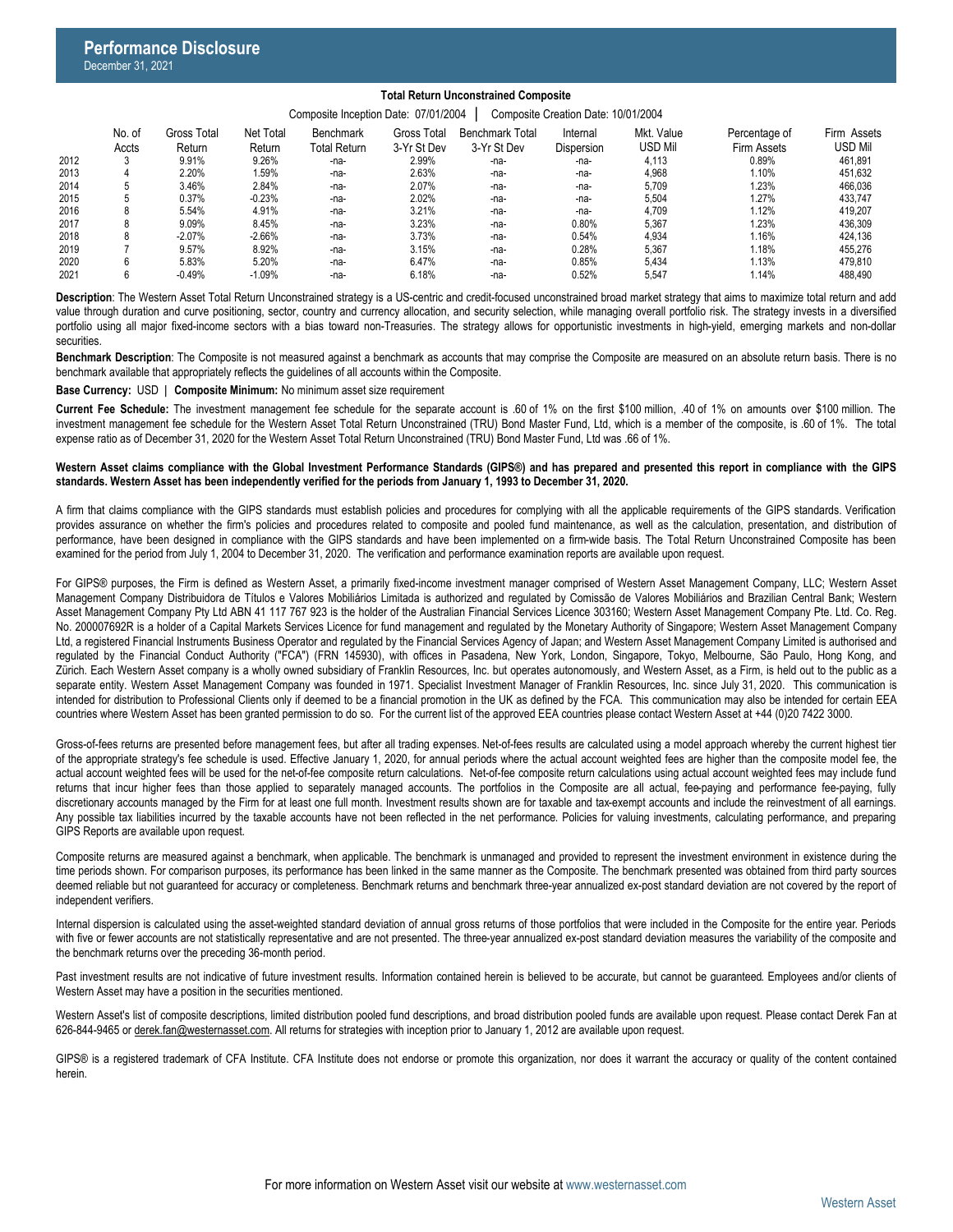| Rolling 1-Year Performance Returns Period Ending: | 31 Mar 22 | 31 Mar 21 | 31 Mar 20 | 31 Mar 19 | 31 Mar 18 |
|---------------------------------------------------|-----------|-----------|-----------|-----------|-----------|
| Global Total Return Composite (gross of fees)     | $-2.16\%$ | 12.33%    | -0.63%    | -1 01%    | 4.87%     |
| Global Total Return Composite (net of fees)       | $-2.74\%$ | 11.66%    | $-1.22\%$ | $-1.60\%$ | 4.25%     |

Past investment results are not indicative of future investment results. Source for performance figures is Western Asset. Please refer to the Performance Disclosure for more information. Currency exchange rate fluctuations will impact the value of your investment. **The value of investments and the income from them may go down as well as up and you may not get back the amount you originally invested.** 

## **Investment Risks:**

The strategy does not offer any capital guarantee or protection and you may not get back the amount invested. The strategy is subject to the following risks which are materially relevant but may not be adequately captured by the indicator:

**Asset-Backed Securities:** The timing and size of the cash-flow from asset-backed securities is not fully assured and could result in loss for the strategy. These types of investments may also be difficult for the strategy to sell quickly.

**Bonds:** There is a risk that issuers of bonds held by the strategy may not be able to repay the investment or pay the interest due on it, leading to losses for the strategy. Bond values are affected by the market's view of the above risk, and by changes in interest rates and inflation.

**Concentrated:** The strategy's investment approach may result in the strategy being focused in one, or a small number of, countries, sectors or asset classes compared to other investment strategies. This means that the strategy may be more sensitive to economic, market, political or regulatory events than other strategies that invests across a broader range of countries, sectors and asset classes.

**Counterparties:** The strategy may suffer losses if the parties that it trades with cannot meet their financial obligations.

**Currency:** Changes in exchange rates between the currencies of investments held by the strategy and the strategy's base currency may negatively affect the value of an investment and any income received from it.

**Derivatives:** The strategy makes significant use of derivatives. The use of derivatives can result in greater fluctuations of the portfolio's value.

**Emerging Markets:** The strategy may invest in the markets of countries which are smaller, less developed and regulated, and more volatile than the markets of more developed countries.

**Interest Rates:** Changes in interest rates may negatively affect the value of the strategy. Typically as interest rates rise, bond values fall.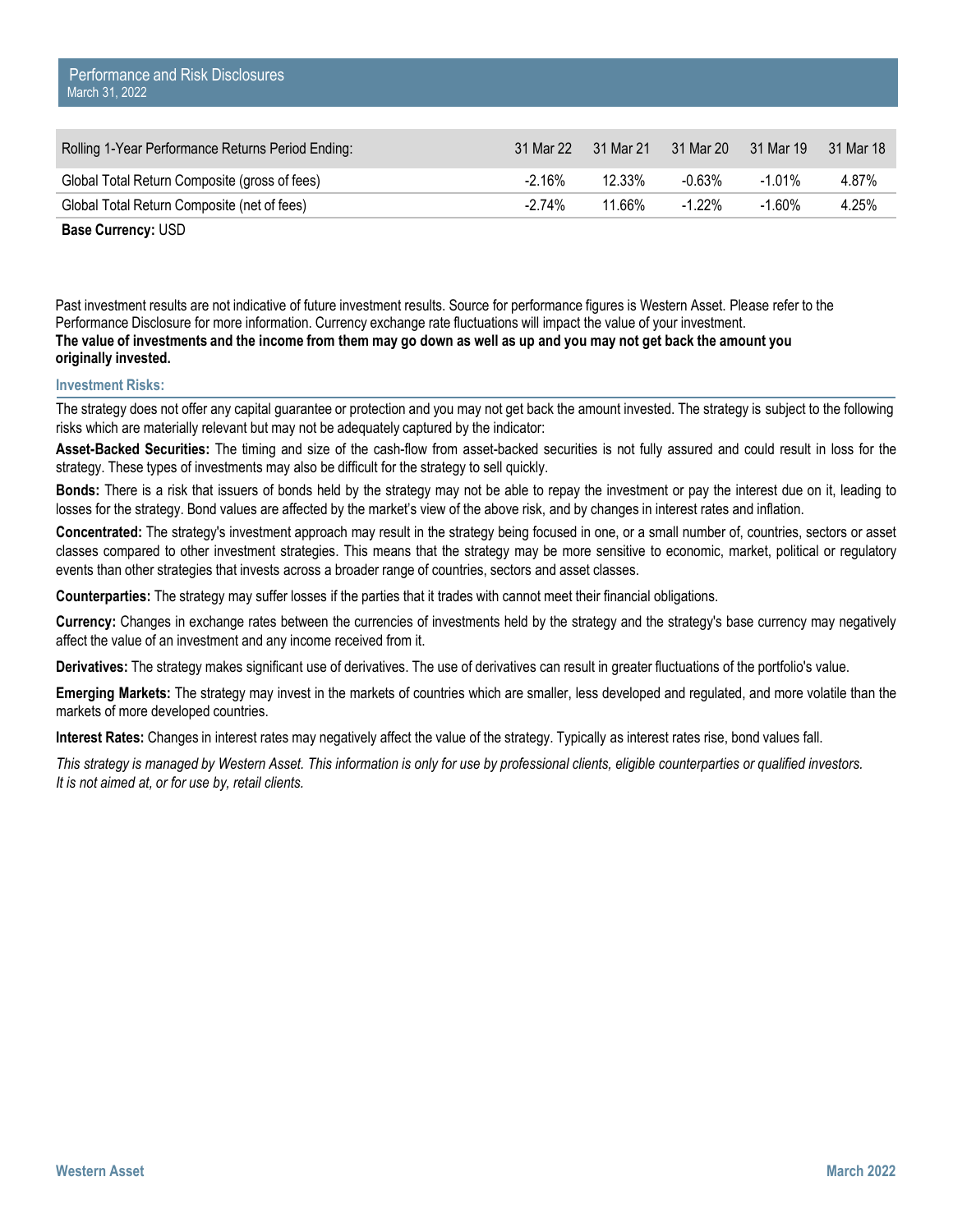## **Global Total Return Composite\***

|      | No. of | Gross Total | Net Total | Benchmark    | <b>Gross Total</b> | <b>Benchmark Total</b> | Internal   | Mkt. Value | Percentage of | Firm Assets |
|------|--------|-------------|-----------|--------------|--------------------|------------------------|------------|------------|---------------|-------------|
|      | Accts  | Return      | Return    | Total Return | 3-Yr St Dev        | 3-Yr St Dev            | Dispersion | usd Mil    | Firm Assets   | USD Mil     |
| 2012 |        | 10.53%      | 9.88%     | -na-         | 5.49%              | -na-                   | -na-       | 95         | 0.02%         | 461.891     |
| 2013 |        | $-0.98%$    | $-1.57%$  | -na-         | 6.02%              | -na-                   | -na-       | 84         | 0.02%         | 451.632     |
| 2014 |        | 7.47%       | 6.84%     | -na-         | 4.23%              | $-na-$                 | -na-       | 82         | 0.02%         | 466.036     |
| 2015 |        | 1.17%       | 0.57%     | -na-         | 3.87%              | -na-                   | -na-       | 361        | 0.08%         | 433.747     |
| 2016 |        | 0.99%       | 0.38%     | -na-         | 2.96%              | -na-                   | -na-       | 393        | 0.09%         | 419.207     |
| 2017 |        | 6.77%       | 6.13%     | -na-         | 2.98%              | -na-                   | -na-       | 900        | 0.21%         | 436.309     |
| 2018 |        | $-2.58%$    | $-3.17%$  | -na-         | 3.32%              | $-na-$                 | -na-       | 1,460      | 0.34%         | 424.136     |
| 2019 |        | 7.45%       | 6.82%     | -na-         | 3.00%              | -na-                   | -na-       | 1.659      | 0.36%         | 455.276     |
| 2020 |        | 6.21%       | 5.58%     | -na-         | 5.18%              | -na-                   | -na-       | 1.238      | 0.26%         | 479.810     |
| 2021 |        | $0.86\%$    | 0.26%     | -na-         | 4.95%              | $-na-$                 | -na-       | 1.246      | 0.26%         | 488.490     |
|      |        |             |           |              |                    |                        |            |            |               |             |

**Description**: The Western Asset Global Total Return strategy includes portfolios that employ actively, team-managed investment approach around a long-term, value-oriented investment philosophy. The strategy utilizes an opportunistic fixed-income approach, independent of any traditional bond index, which seeks to maximize total return through active macro strategies and tactical asset allocation across the global fixed-income opportunity set. The objective is to seek to maximize total return consistent with the current market environment independent of market direction and outperform the global broad market over the course of a market cycle.

**Benchmark Description**: The Composite is not measured against a benchmark as accounts that may comprise the Composite are measured on an absolute return basis. There is no benchmark available that appropriately reflects the guidelines of all accounts within the Composite.

**Base Currency:** USD | **Composite Minimum:** No minimum asset size requirement

**Current Fee Schedule:** .60 of 1% on the first \$100 million, .40 of 1% on amounts over \$100 million

*Previously referenced as Global Total Return Aggregate Composite. \**

#### Western Asset claims compliance with the Global Investment Performance Standards (GIPS®) and has prepared and presented this report in compliance with the GIPS **standards. Western Asset has been independently verified for the periods from January 1, 1993 to December 31, 2020.**

A firm that claims compliance with the GIPS standards must establish policies and procedures for complying with all the applicable requirements of the GIPS standards. Verification provides assurance on whether the firm's policies and procedures related to composite and pooled fund maintenance, as well as the calculation, presentation, and distribution of performance, have been designed in compliance with the GIPS standards and have been implemented on a firm-wide basis. The Global Total Return Composite\* has been examined for the period from January 1, 2019 to December 31, 2020. The verification and performance examination reports are available upon request.

For GIPS® purposes, the Firm is defined as Western Asset, a primarily fixed-income investment manager comprised of Western Asset Management Company, LLC; Western Asset Management Company Distribuidora de Títulos e Valores Mobiliários Limitada is authorized and regulated by Comissão de Valores Mobiliários and Brazilian Central Bank; Western Asset Management Company Pty Ltd ABN 41 117 767 923 is the holder of the Australian Financial Services Licence 303160; Western Asset Management Company Pte. Ltd. Co. Reg. No. 200007692R is a holder of a Capital Markets Services Licence for fund management and regulated by the Monetary Authority of Singapore; Western Asset Management Company Ltd, a registered Financial Instruments Business Operator and regulated by the Financial Services Agency of Japan; and Western Asset Management Company Limited is authorised and regulated by the Financial Conduct Authority ("FCA") (FRN 145930), with offices in Pasadena, New York, London, Singapore, Tokyo, Melbourne, São Paulo, Hong Kong, and Zürich. Each Western Asset company is a wholly owned subsidiary of Franklin Resources, Inc. but operates autonomously, and Western Asset, as a Firm, is held out to the public as a separate entity. Western Asset Management Company was founded in 1971. Specialist Investment Manager of Franklin Resources, Inc. since July 31, 2020. This communication is intended for distribution to Professional Clients only if deemed to be a financial promotion in the UK as defined by the FCA. This communication may also be intended for certain EEA countries where Western Asset has been granted permission to do so. For the current list of the approved EEA countries please contact Western Asset at +44 (0)20 7422 3000.

Gross-of-fees returns are presented before management fees, but after all trading expenses. Net-of-fees results are calculated using a model approach whereby the current highest tier of the appropriate strategy's fee schedule is used. Effective January 1, 2020, for annual periods where the actual account weighted fees are higher than the composite model fee, the actual account weighted fees will be used for the net-of-fee composite return calculations. Net-of-fee composite return calculations using actual account weighted fees may include fund returns that incur higher fees than those applied to separately managed accounts. The portfolios in the Composite are all actual, fee-paying and performance fee-paying, fully discretionary accounts managed by the Firm for at least one full month. Investment results shown are for taxable and tax-exempt accounts and include the reinvestment of all earnings. Any possible tax liabilities incurred by the taxable accounts have not been reflected in the net performance. Policies for valuing investments, calculating performance, and preparing GIPS Reports are available upon request.

Composite returns are measured against a benchmark, when applicable. The benchmark is unmanaged and provided to represent the investment environment in existence during the time periods shown. For comparison purposes, its performance has been linked in the same manner as the Composite. The benchmark presented was obtained from third party sources deemed reliable but not quaranteed for accuracy or completeness. Benchmark returns and benchmark three-year annualized ex-post standard deviation are not covered by the report of independent verifiers.

Internal dispersion is calculated using the asset-weighted standard deviation of annual gross returns of those portfolios that were included in the Composite for the entire year. Periods with five or fewer accounts are not statistically representative and are not presented. The three-year annualized ex-post standard deviation measures the variability of the composite and the benchmark returns over the preceding 36-month period.

Past investment results are not indicative of future investment results. Information contained herein is believed to be accurate, but cannot be guaranteed. Employees and/or clients of Western Asset may have a position in the securities mentioned.

Western Asset's list of composite descriptions, limited distribution pooled fund descriptions, and broad distribution pooled funds are available upon request. Please contact Derek Fan at 626-844-9465 or [derek.fan@westernasset.com](mailto:derek.fan@westernasset.com). All returns for strategies with inception prior to January 1, 2012 are available upon request.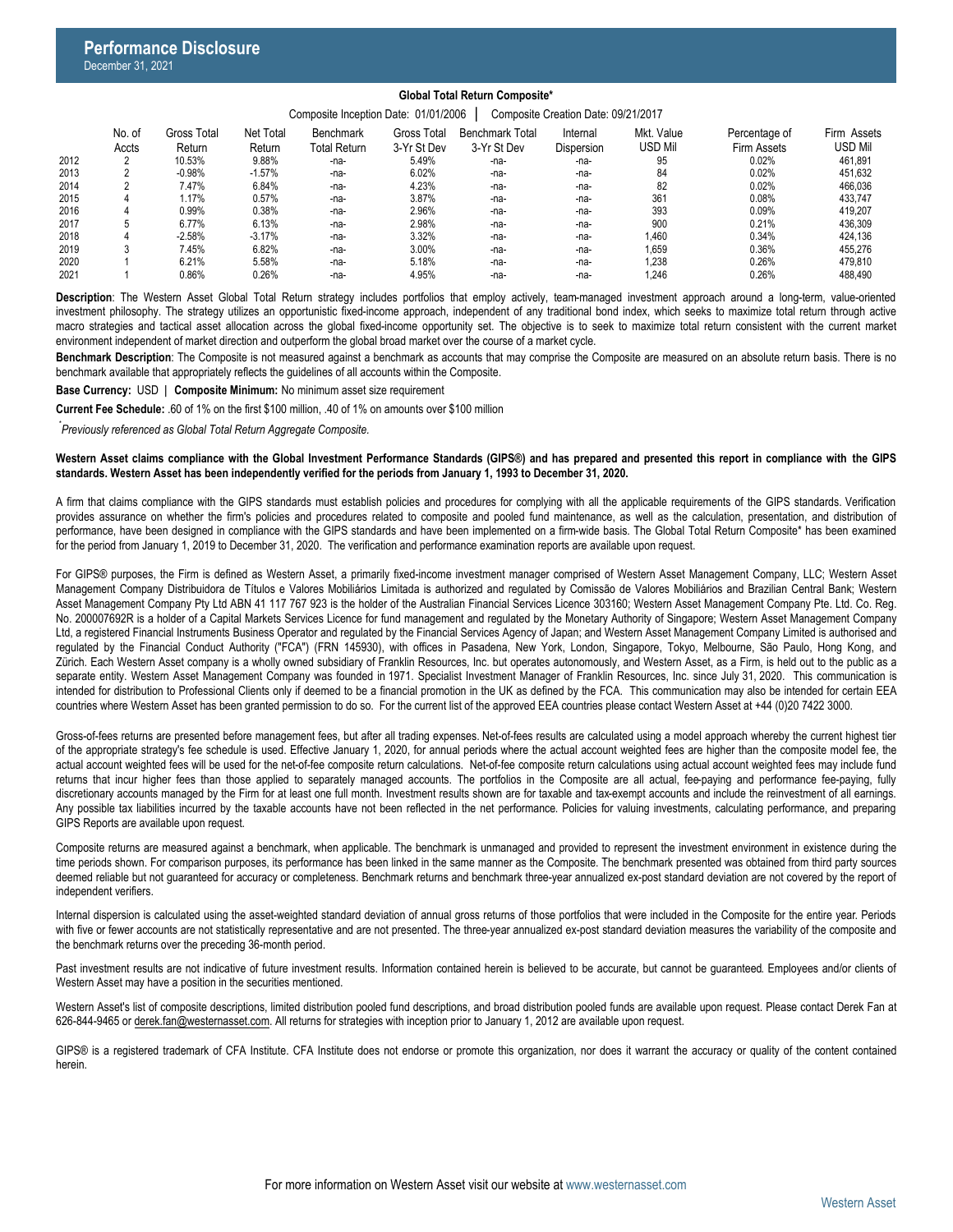| Rolling 1-Year Performance Returns Period Ending: | 31 Mar 22 | 31 Mar 21 | 31 Mar 20 | 31 Mar 19 | 31 Mar 18 |
|---------------------------------------------------|-----------|-----------|-----------|-----------|-----------|
| Multi-Asset Credit Composite (gross of fees)      | $-0.98\%$ | 20.03%    | -6.89%    | $2.47\%$  | 5.63%     |
| Multi-Asset Credit Composite (net of fees)        | $-1.57\%$ | 19.33%    | -7.45%    | 1.86%     | 5.00%     |

Past investment results are not indicative of future investment results. Source for performance figures is Western Asset. Please refer to the Performance Disclosure for more information. Currency exchange rate fluctuations will impact the value of your investment. **The value of investments and the income from them may go down as well as up and you may not get back the amount you originally invested.** 

## **Investment Risks:**

The strategy does not offer any capital guarantee or protection and you may not get back the amount invested. The strategy is subject to the following risks which are materially relevant but may not be adequately captured by the indicator:

**Asset-Backed Securities:** The timing and size of the cash-flow from asset-backed securities is not fully assured and could result in loss for the strategy. These types of investments may also be difficult for the strategy to sell quickly.

**Bonds:** There is a risk that issuers of bonds held by the strategy may not be able to repay the investment or pay the interest due on it, leading to losses for the strategy. Bond values are affected by the market's view of the above risk, and by changes in interest rates and inflation.

**Concentrated:** The strategy's investment approach may result in the strategy being focused in one, or a small number of, countries, sectors or asset classes compared to other investment strategies. This means that the strategy may be more sensitive to economic, market, political or regulatory events than other strategies that invests across a broader range of countries, sectors and asset classes.

**Counterparties:** The strategy may suffer losses if the parties that it trades with cannot meet their financial obligations.

**Currency:** Changes in exchange rates between the currencies of investments held by the strategy and the strategy's base currency may negatively affect the value of an investment and any income received from it.

**Derivatives:** The strategy makes significant use of derivatives. The use of derivatives can result in greater fluctuations of the portfolio's value.

**Emerging Markets:** The strategy may invest in the markets of countries which are smaller, less developed and regulated, and more volatile than the markets of more developed countries.

**Interest Rates:** Changes in interest rates may negatively affect the value of the strategy. Typically as interest rates rise, bond values fall.

**Low-rated Bonds:** The strategy may invest in lower rated or unrated bonds of similar quality, which carry a higher degree of risk than higher rated bonds.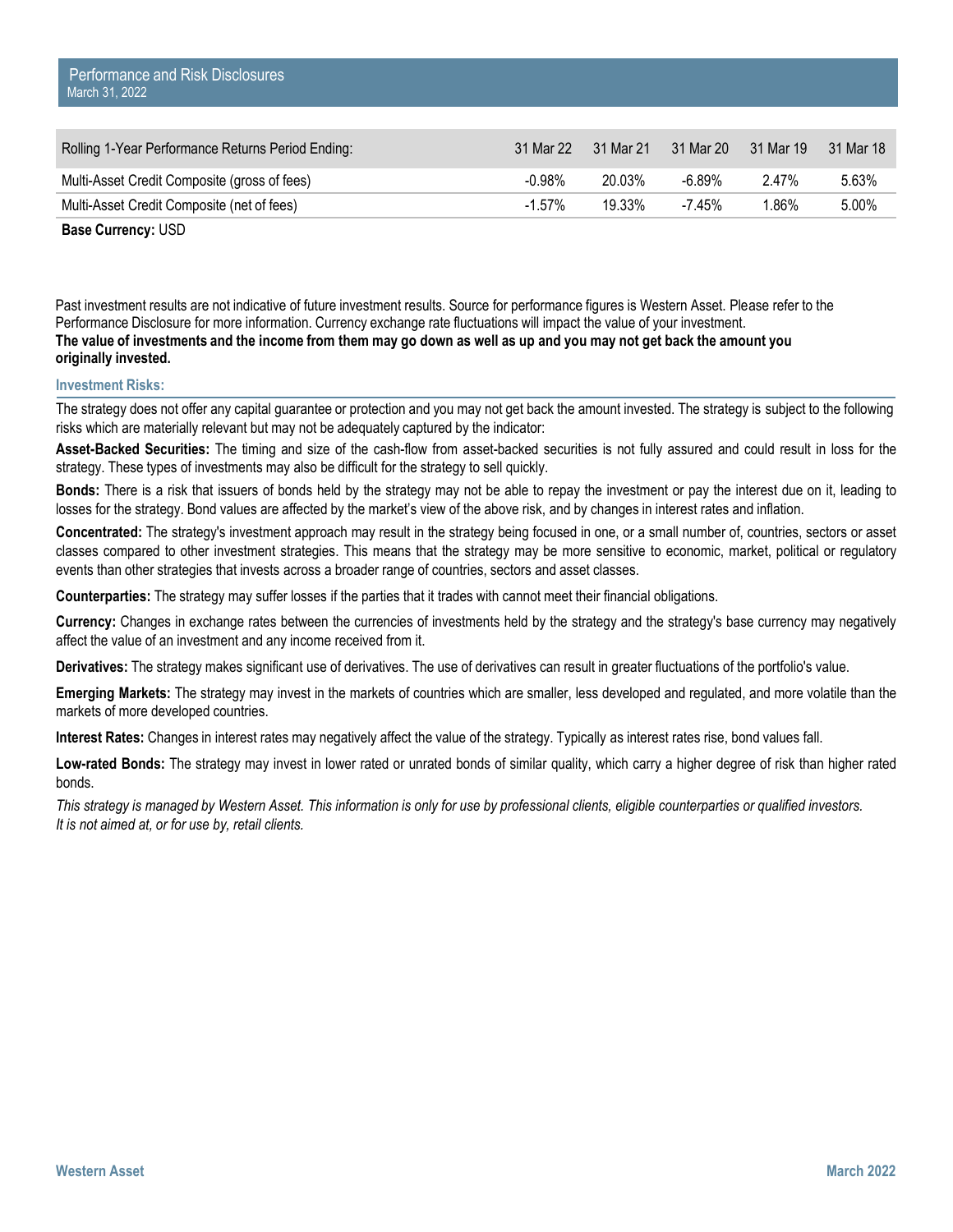#### **Multi-Asset Credit Composite** Composite Inception Date: 10/01/2010 | Composite Creation Date: 07/17/2013

|      | <b>PONTROPIC INCORNOIT DUTC.</b> TOID HE OTO<br><b>POILIPOSITO OF CATION DATO:</b> 01/11/2010 |             |           |                     |             |                        |                   |            |               |             |  |
|------|-----------------------------------------------------------------------------------------------|-------------|-----------|---------------------|-------------|------------------------|-------------------|------------|---------------|-------------|--|
|      | No. of                                                                                        | Gross Total | Net Total | <b>Benchmark</b>    | Gross Total | <b>Benchmark Total</b> | Internal          | Mkt. Value | Percentage of | Firm Assets |  |
|      | Accts                                                                                         | Return      | Return    | <b>Total Return</b> | 3-Yr St Dev | 3-Yr St Dev            | <b>Dispersion</b> | usd Mil    | Firm Assets   | USD Mil     |  |
| 2012 |                                                                                               | 13.93%      | 13.48%    | -na-                | -na-        | -na-                   | $-na-$            | 478        | 0.10%         | 461.891     |  |
| 2013 |                                                                                               | 2.36%       | 1.95%     | -na-                | 4.27%       | $-na-$                 | -na-              | 393        | 0.09%         | 451.632     |  |
| 2014 |                                                                                               | 5.21%       | 4.69%     | -na-                | 3.99%       | $-na-$                 | -na-              | 515        | 0.11%         | 466,036     |  |
| 2015 |                                                                                               | $-2.35%$    | $-2.93%$  | -na-                | 4.23%       | $-na-$                 | -na-              | 615        | 0.14%         | 433.747     |  |
| 2016 | 6                                                                                             | 9.56%       | 8.91%     | -na-                | 4.18%       | -na-                   | $-na-$            | 879        | 0.21%         | 419.207     |  |
| 2017 | 6                                                                                             | 9.16%       | 8.51%     | -na-                | 3.92%       | $-na-$                 | 0.60%             | 1.027      | 0.24%         | 436.309     |  |
| 2018 | 8                                                                                             | $-3.01%$    | $-3.59%$  | -na-                | 3.67%       | $-na-$                 | 0.49%             | 2.107      | 0.50%         | 424.136     |  |
| 2019 | 6                                                                                             | 13.56%      | 12.89%    | -na-                | 3.28%       | $-na-$                 | 0.22%             | 2.478      | 0.54%         | 455.276     |  |
| 2020 | 6                                                                                             | 4.52%       | 3.90%     | -na-                | 9.53%       | -na-                   | 0.52%             | 3.083      | 0.64%         | 479.810     |  |
| 2021 | b                                                                                             | 3.41%       | 2.79%     | -na-                | 9.36%       | -na-                   | 0.16%             | 3.478      | 0.71%         | 488.490     |  |
|      |                                                                                               |             |           |                     |             |                        |                   |            |               |             |  |

**Description**: The Western Asset Multi-Asset Credit strategy is an unconstrained, income-focused strategy that aims to maximize total return through global credit sector rotation, duration positioning, currency allocation and security selection, while employing tail-risk hedging to dampen overall portfolio risk. The strategy invests in a globally diversified portfolio of high income assets including, but not limited to, investment-grade credit, non-USD debt, high-yield, bank loans, emerging markets and structured securities.

**Benchmark Description**: The Composite is not measured against a benchmark as accounts that may comprise the Composite are measured on an absolute return basis. There is no benchmark available that appropriately reflects the guidelines of all accounts within the Composite.

**Base Currency:** USD | **Composite Minimum:** No minimum asset size requirement

**Current Fee Schedule:** The investment management fee schedule for the separate account is .60 of 1% on the first \$100 million, .40 of 1% on amounts over \$100 million. The investment management fee schedule for the Western Asset Multi-Asset Credit Portfolio Master Fund, Ltd., which is a member of the composite, is .60 of 1%. The total expense ratio as of December 31, 2020 for the Western Asset Multi-Asset Credit Portfolio Master Fund, Ltd. was .74 of 1%.

#### Western Asset claims compliance with the Global Investment Performance Standards (GIPS®) and has prepared and presented this report in compliance with the GIPS **standards. Western Asset has been independently verified for the periods from January 1, 1993 to December 31, 2020.**

A firm that claims compliance with the GIPS standards must establish policies and procedures for complying with all the applicable requirements of the GIPS standards. Verification provides assurance on whether the firm's policies and procedures related to composite and pooled fund maintenance, as well as the calculation, presentation, and distribution of performance, have been designed in compliance with the GIPS standards and have been implemented on a firm-wide basis. The Multi-Asset Credit Composite has been examined for the period from January 1, 2013 to December 31, 2020. The verification and performance examination reports are available upon request.

For GIPS® purposes, the Firm is defined as Western Asset, a primarily fixed-income investment manager comprised of Western Asset Management Company, LLC; Western Asset Management Company Distribuidora de Títulos e Valores Mobiliários Limitada is authorized and regulated by Comissão de Valores Mobiliários and Brazilian Central Bank; Western Asset Management Company Pty Ltd ABN 41 117 767 923 is the holder of the Australian Financial Services Licence 303160; Western Asset Management Company Pte. Ltd. Co. Reg. No. 200007692R is a holder of a Capital Markets Services Licence for fund management and regulated by the Monetary Authority of Singapore; Western Asset Management Company Ltd, a registered Financial Instruments Business Operator and regulated by the Financial Services Agency of Japan; and Western Asset Management Company Limited is authorised and regulated by the Financial Conduct Authority ("FCA") (FRN 145930), with offices in Pasadena, New York, London, Singapore, Tokyo, Melbourne, São Paulo, Hong Kong, and Zürich. Each Western Asset company is a wholly owned subsidiary of Franklin Resources, Inc. but operates autonomously, and Western Asset, as a Firm, is held out to the public as a separate entity. Western Asset Management Company was founded in 1971. Specialist Investment Manager of Franklin Resources, Inc. since July 31, 2020. This communication is intended for distribution to Professional Clients only if deemed to be a financial promotion in the UK as defined by the FCA. This communication may also be intended for certain EEA countries where Western Asset has been granted permission to do so. For the current list of the approved EEA countries please contact Western Asset at +44 (0)20 7422 3000.

Gross-of-fees returns are presented before management fees, but after all trading expenses. Net-of-fees results are calculated using a model approach whereby the current highest tier of the appropriate strategy's fee schedule is used. Effective January 1, 2020, for annual periods where the actual account weighted fees are higher than the composite model fee, the actual account weighted fees will be used for the net-of-fee composite return calculations. Net-of-fee composite return calculations using actual account weighted fees may include fund returns that incur higher fees than those applied to separately managed accounts. The portfolios in the Composite are all actual, fee-paying and performance fee-paying, fully discretionary accounts managed by the Firm for at least one full month. Investment results shown are for taxable and tax-exempt accounts and include the reinvestment of all earnings. Any possible tax liabilities incurred by the taxable accounts have not been reflected in the net performance. Policies for valuing investments, calculating performance, and preparing GIPS Reports are available upon request.

Composite returns are measured against a benchmark, when applicable. The benchmark is unmanaged and provided to represent the investment environment in existence during the time periods shown. For comparison purposes, its performance has been linked in the same manner as the Composite. The benchmark presented was obtained from third party sources deemed reliable but not quaranteed for accuracy or completeness. Benchmark returns and benchmark three-year annualized ex-post standard deviation are not covered by the report of independent verifiers.

Internal dispersion is calculated using the asset-weighted standard deviation of annual gross returns of those portfolios that were included in the Composite for the entire year. Periods with five or fewer accounts are not statistically representative and are not presented. The three-year annualized ex-post standard deviation measures the variability of the composite and the benchmark returns over the preceding 36-month period.

Past investment results are not indicative of future investment results. Information contained herein is believed to be accurate, but cannot be guaranteed. Employees and/or clients of Western Asset may have a position in the securities mentioned.

Western Asset's list of composite descriptions, limited distribution pooled fund descriptions, and broad distribution pooled funds are available upon request. Please contact Derek Fan at 626-844-9465 or [derek.fan@westernasset.com](mailto:derek.fan@westernasset.com). All returns for strategies with inception prior to January 1, 2012 are available upon request.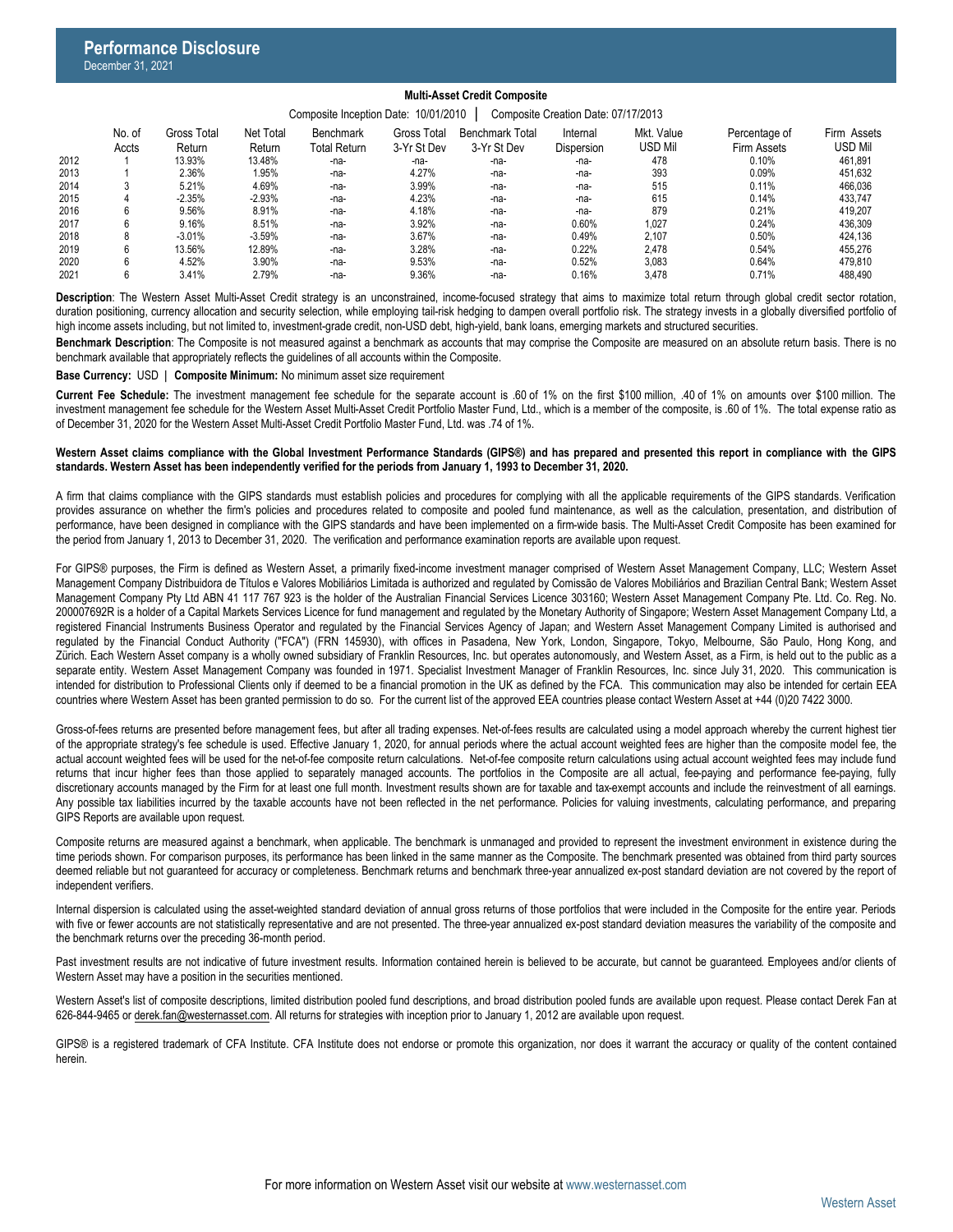| Rolling 1-Year Performance Returns Period Ending: | 31 Mar 22 | 31 Mar 21 | 31 Mar 20 | 31 Mar 19 | 31 Mar 18 |
|---------------------------------------------------|-----------|-----------|-----------|-----------|-----------|
| Macro Opportunities Composite (gross of fees)     | -9.90%    | 13.70%    | $-241\%$  | 0.73%     | 10.27%    |
| Macro Opportunities Composite (net of fees)       | -10.80%   | 12.59%    | $-3.38\%$ | $-0.27\%$ | 9.18%     |

Past investment results are not indicative of future investment results. Source for performance figures is Western Asset. Please refer to the Performance Disclosure for more information. Currency exchange rate fluctuations will impact the value of your investment. **The value of investments and the income from them may go down as well as up and you may not get back the amount you originally invested.** 

## **Investment Risks:**

The strategy does not offer any capital guarantee or protection and you may not get back the amount invested. The strategy is subject to the following risks which are materially relevant but may not be adequately captured by the indicator:

**Asset-Backed Securities:** The timing and size of the cash-flow from asset-backed securities is not fully assured and could result in loss for the strategy. These types of investments may also be difficult for the strategy to sell quickly.

**Bonds:** There is a risk that issuers of bonds held by the strategy may not be able to repay the investment or pay the interest due on it, leading to losses for the strategy. Bond values are affected by the market's view of the above risk, and by changes in interest rates and inflation.

**Concentrated:** The strategy's investment approach may result in the strategy being focused in one, or a small number of, countries, sectors or asset classes compared to other investment strategies. This means that the strategy may be more sensitive to economic, market, political or regulatory events than other strategies that invests across a broader range of countries, sectors and asset classes.

**Counterparties:** The strategy may suffer losses if the parties that it trades with cannot meet their financial obligations.

**Currency:** Changes in exchange rates between the currencies of investments held by the strategy and the strategy's base currency may negatively affect the value of an investment and any income received from it.

**Derivatives:** The strategy makes significant use of derivatives. The use of derivatives can result in greater fluctuations of the portfolio's value.

**Emerging Markets:** The strategy may invest in the markets of countries which are smaller, less developed and regulated, and more volatile than the markets of more developed countries.

**Interest Rates:** Changes in interest rates may negatively affect the value of the strategy. Typically as interest rates rise, bond values fall.

**Low-rated Bonds:** The strategy may invest in lower rated or unrated bonds of similar quality, which carry a higher degree of risk than higher rated bonds.